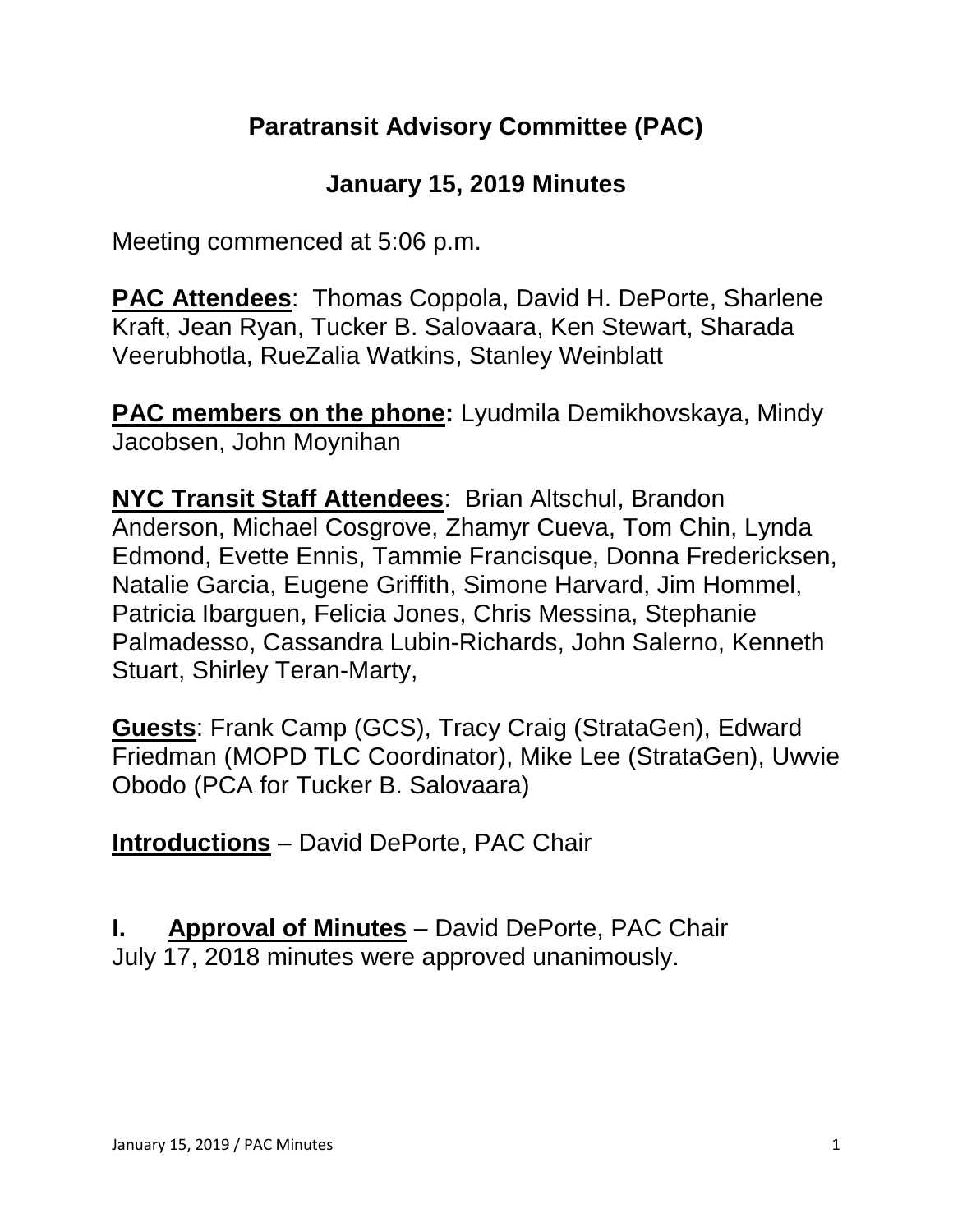# **II. AAR Service Report VP Michael Cosgrove**

VP Cosgrove wished everyone a Happy New Year. As requested by the PAC, VP Cosgrove provided a summary of operating statistics in the Paratransit Report. A copy is attached to these minutes.

# **PAC Feedback**

Ms. Ryan asked about the decrease in Broker trips and the reasoning behind that. Mr. Cosgrove explained Broker trips and dedicated carrier trips decreased because more trips went to E-Hail. Overall, total trips went up.

Ms. Demikhovskaya asked if there were any new changes with Option # 5, Same-day services. Mr. Chin replied stating that there were no new changes and they continue to help customers with their same-day needs including rescue trips and to provide extra resources for customers who may experience issues with their trips. Mr. Stuart added that there are no new changes to Same- day services. "It's the same dedicated staff working harder than ever." Ms. Demikhovskaya stated she would like to commend Option#5 Same-day services.

Mr. Cosgrove gave a brief overview on the improvements experienced with broker services. The broker carrier today is doing much better and service has improved.

#### **III. Paratransit Topic- Mymta app Brian Altschul- Technology Officer**

A PowerPoint presentation by Mr. Altschul was given regarding the newly released Mymta app. He explained how this digital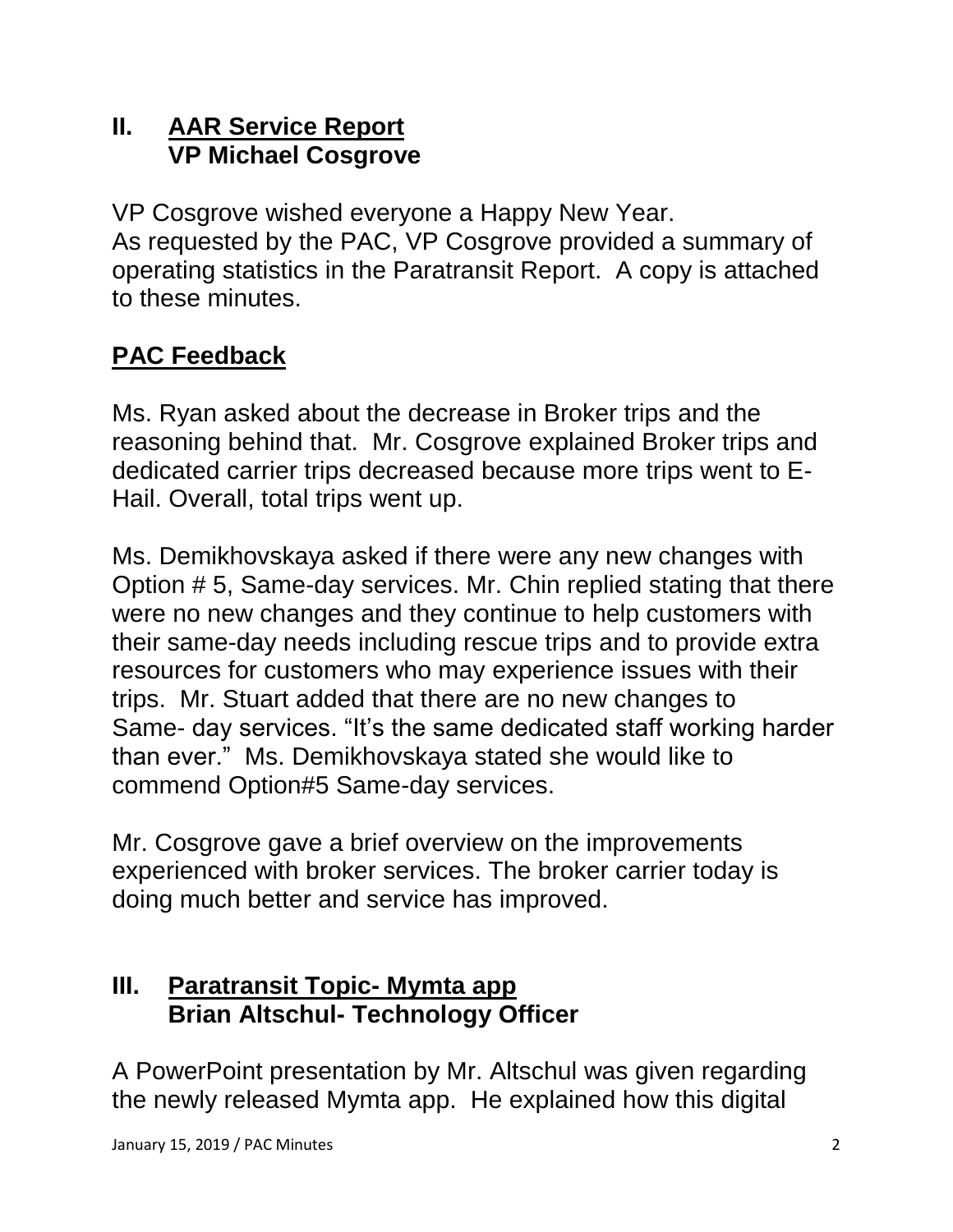experience is a unified web and mobile app designed for Access-A-Ride. It will work on an iPad, tablet as well as a mobile phone. Apps can be downloaded from the app stores on your device. When using a computer, laptop or mobile device, the website can be used to access MYAAR to manage your trips online.

AAR customer must select the Access-A-Ride icon and Sign up/Sign in. They will be prompted to enter:

- AAR ID
- First Name
- Last Name
- Date of Birth
- Email address
- Create a Password

Once the customer is signed in, they should click MY AAR Trip Planner button and may select:

- Request New Trip
- View All Trips
- Request New Subscription
- View All Subscriptions
- My Account

Customers also have the ability to rate present or past trips using a five-point scale. This tool enables Access-A-Ride to track carriers and drivers.

#### **Discussions and Member Feedback**

Ms. Demikhovskaya asked about customers who do not use smartphone. Mr. Altschul stated this can be done from a desktop computer, tablet or an individual can still call AAR for assistances.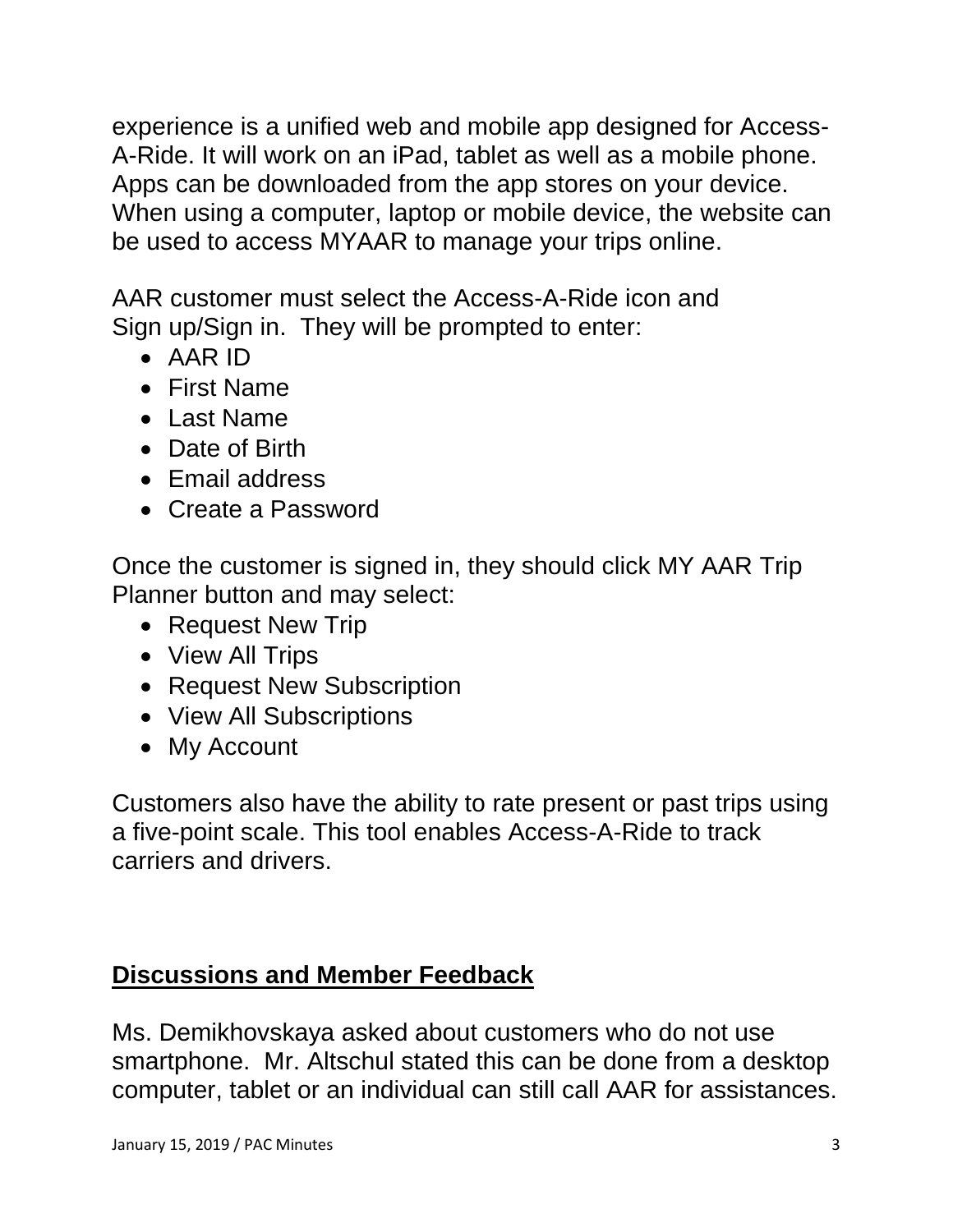#### **IV. PAC Topic-Arro- Mike Epley**

Arro is one of the service providers of E-hail and the Pilot On-Demand Pilot. They have increased capacity to 6,000 taxi vehicles of which 1,000 are accessible.

Customers who are in the On-Demand Pilot program can download the app and begin booking same-day rides as well as their future AAR trips.

A customer will receive an Interactive Voice Recording (IVR) call the night before and before the trip. Once the driver arrives at the location and contact is made payment and ID must be finalized before proceeding.

When a complaint is received by Paratransit Customer Relations, it is documented and customers are advised to register their issue with TLC by calling 311. A rating system is used to make certain the quality of drivers is professional. All efforts are made to provide good customer service. For lost items, the client must open a ticket with 911. You will need to provide the Medallion number to track down your lost items. Clients must arrange with the driver to get items back.

#### **Discussions and Member Feedback**

Ms. Kraft mentioned that the Arro system would not let her register two phone numbers (e.g. home and cell).

Mr. Epley stated an upgrade was going to be made to the system so a secondary number can be used.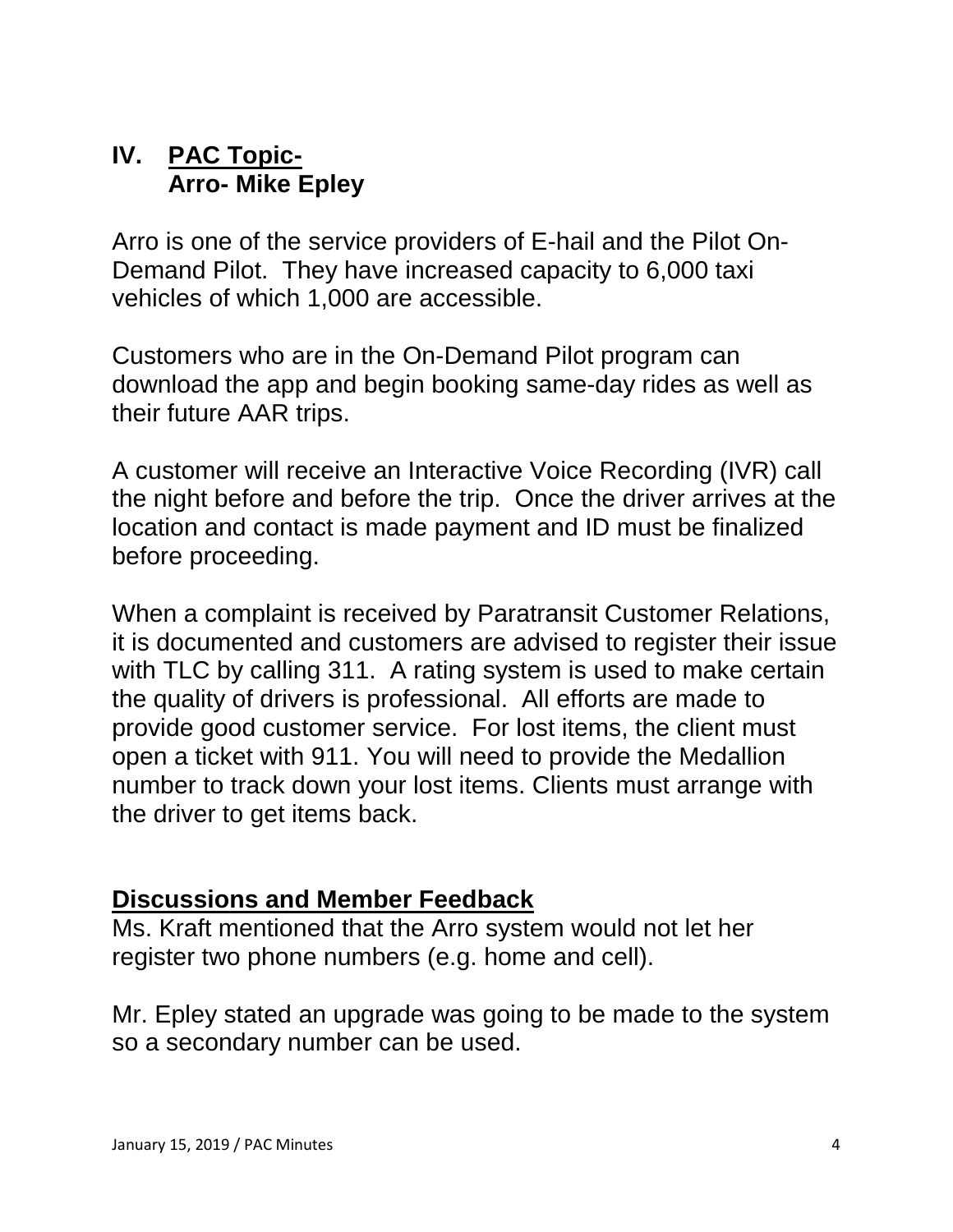# **V. New/Old Business**

Mr. Salovaara inquired about the status of the MetroCard payment system. Mr. Altschul informed the committee a new fare system is being consider for 2020-2021.

Mr. Stewart questioned if a new scheduling system is going to be implemented.

# **Closing**

The meeting was adjourned at 7:00pm.